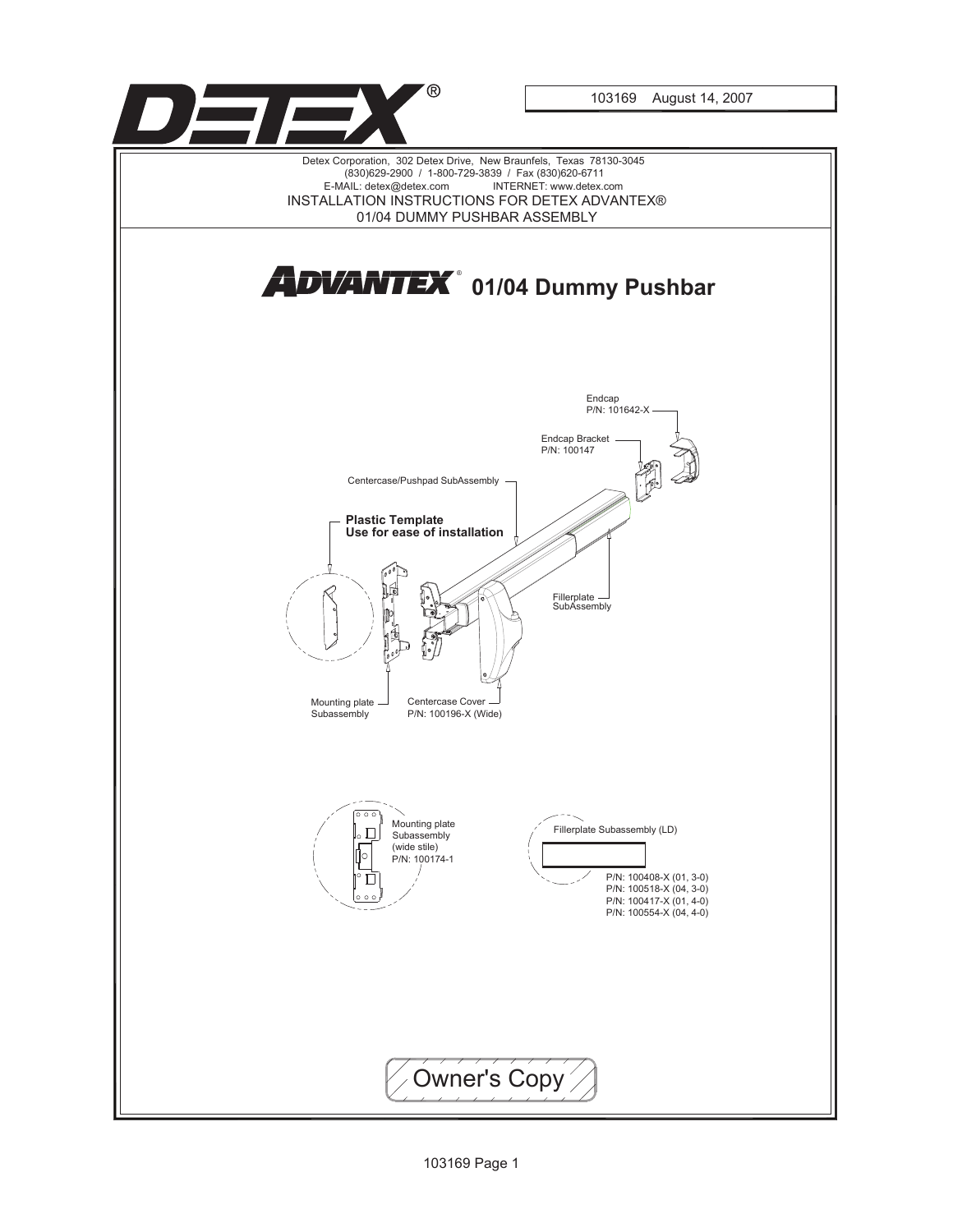| <b>Fastener Table</b> |                 |       |                          |             |                                                                                                                           |  |  |
|-----------------------|-----------------|-------|--------------------------|-------------|---------------------------------------------------------------------------------------------------------------------------|--|--|
| DEEX                  |                 |       | Drill Bit                | Tap Wrench  | Comments                                                                                                                  |  |  |
|                       |                 |       | <u>COUNTINO</u>          |             | Use Either Machine Screws, Sheetmetal Screws,<br>or Sex Nuts                                                              |  |  |
| <b>Machine Screws</b> | #1/4-20 x 1/4"  | PPH   |                          |             | Used to Fasten Centercase Unit onto Mounting plate                                                                        |  |  |
|                       | #1/4-20 x 1"    | PPH   | #7 or 13/64"             | #1/4-20 Tap | Used on Strike, Mounting plate, and Endcap Mounting Holes                                                                 |  |  |
| Self-drilling Screws  | #10 $\times$ 1" | PFH   | <b>NOT REQUIRED</b>      |             | Used on 99 Strike Center Mounting Hole                                                                                    |  |  |
|                       | #14 $\times$ 1" | PPH   | <b>NOT REQUIRED</b>      | ----        | <b>Metal Applications</b><br>Used on Strike, Mounting plate, and Endcap Mounting Holes                                    |  |  |
| Sex Nut               | #1/4-20         | ----- | 9/32" Interior Door Face |             | Recommended on Fire Rated Wood and<br>Unreinforced Hollow Metal Doors<br>Used on Mounting plate and Endcap Mounting Holes |  |  |
|                       |                 | ----  | 3/8" Exterior Door Face  |             |                                                                                                                           |  |  |

Note: Fastener selection will vary per catalog configuration and kits ordered.

| <b>Tools Required</b>             |                        |  |  |  |  |
|-----------------------------------|------------------------|--|--|--|--|
| Power Drill<br>♪<br>$\equiv$      | Pencil<br>$\mathbf{m}$ |  |  |  |  |
|                                   | Hack Saw               |  |  |  |  |
| Safety Glasses                    | Hammer                 |  |  |  |  |
| Level<br>▯<br>$\otimes$<br>$\sim$ | Tape Measure           |  |  |  |  |
| <b>Screw Driver</b>               | Center Punch           |  |  |  |  |
|                                   |                        |  |  |  |  |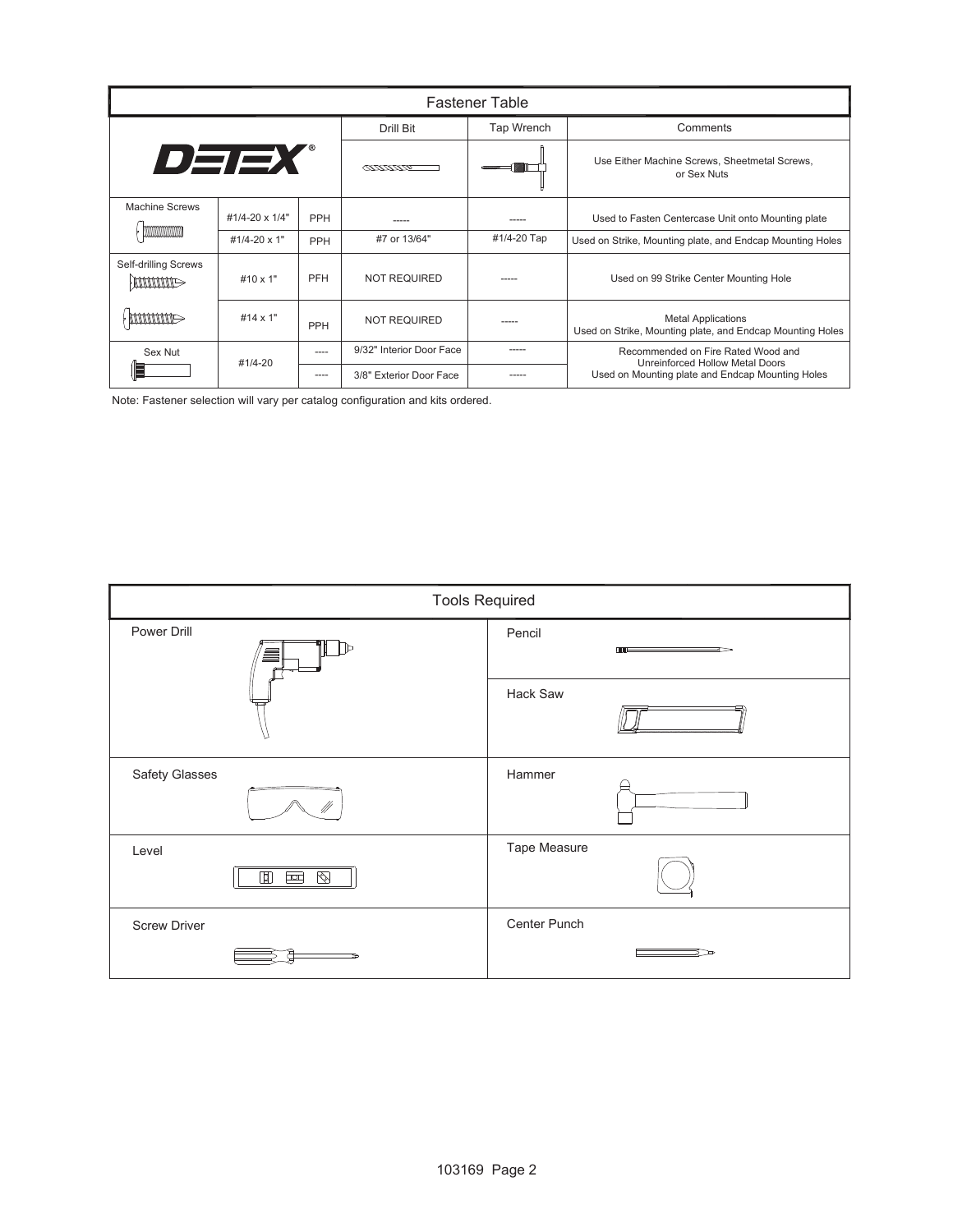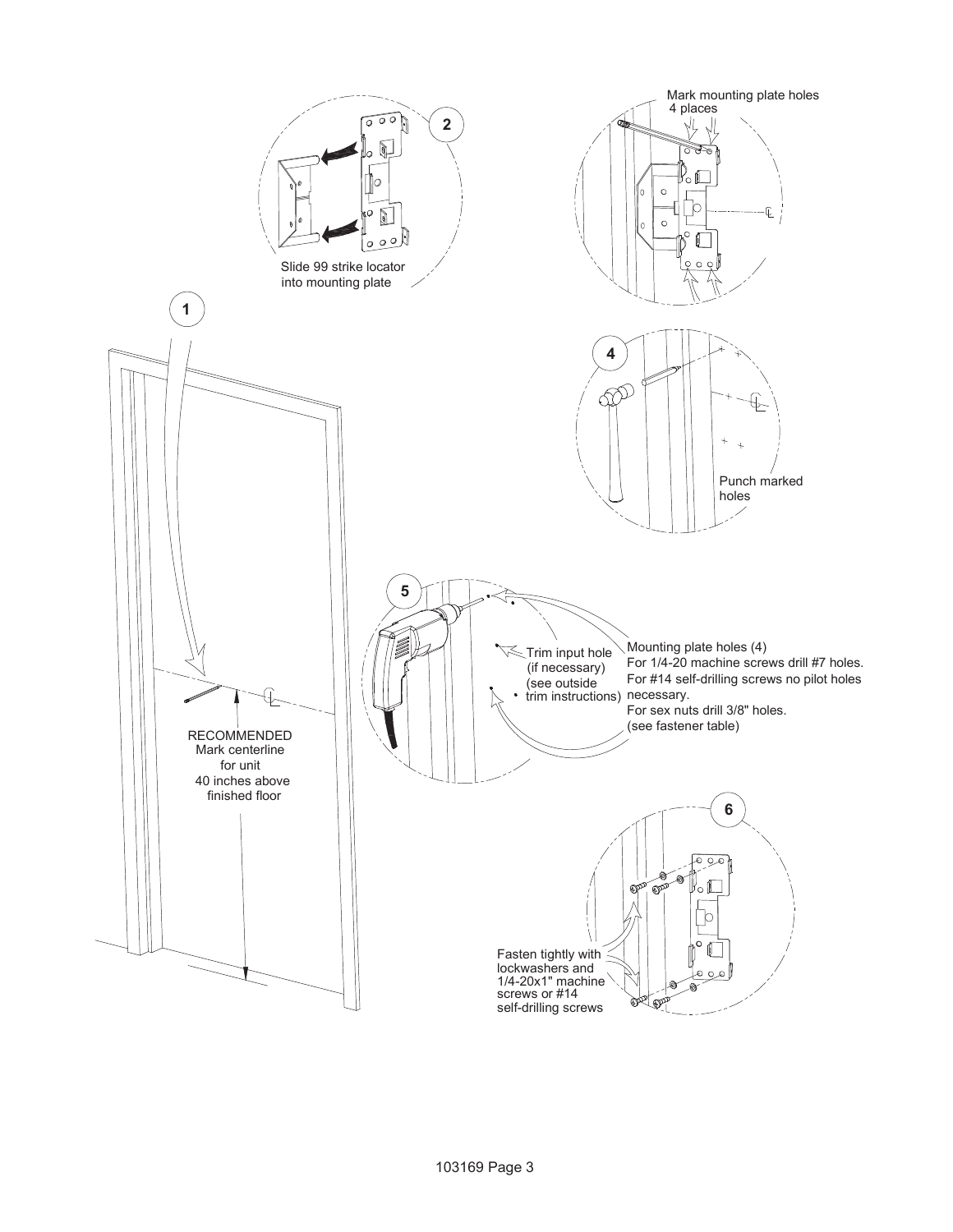